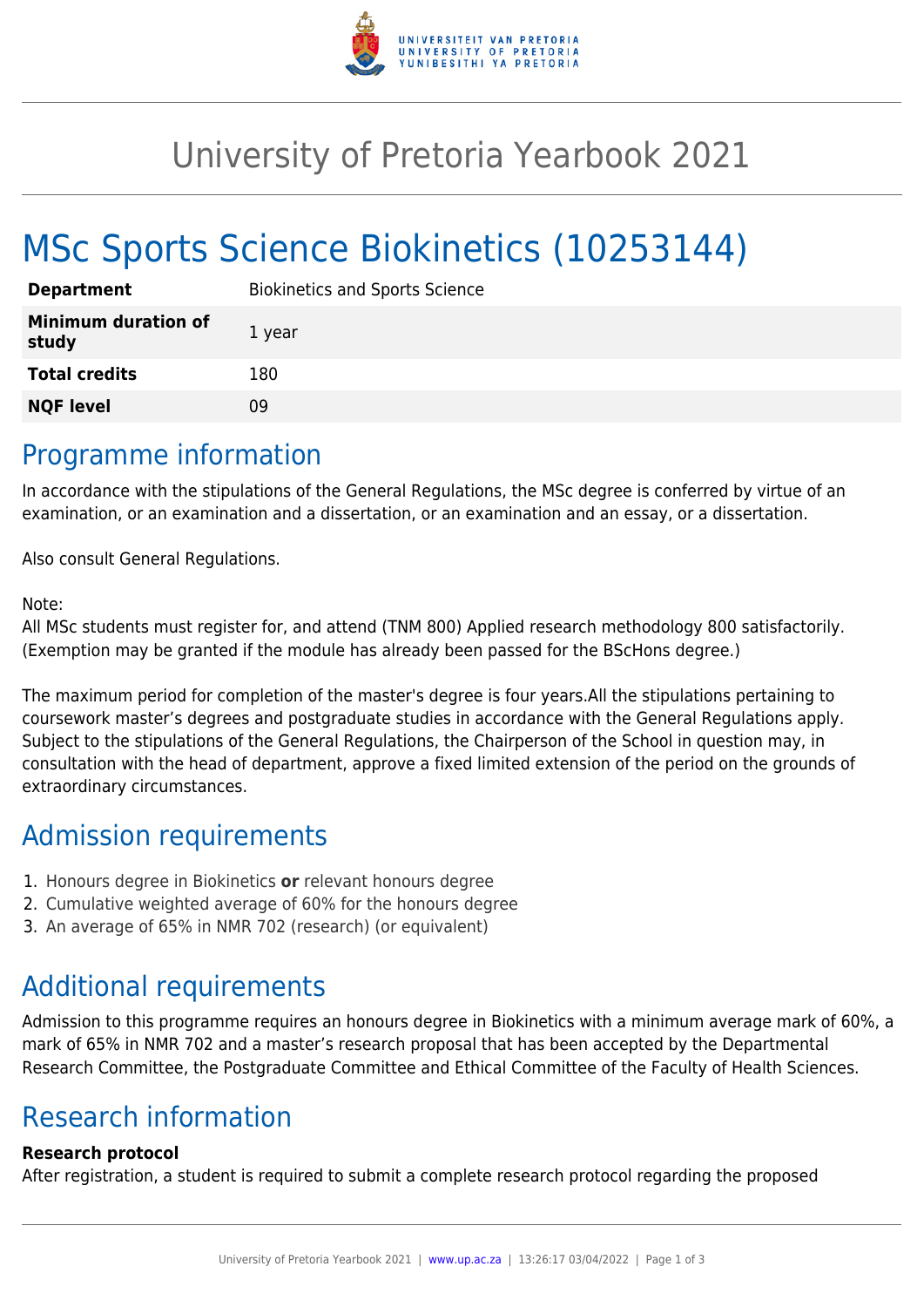

dissertation to the MSc Committee of the School and if necessary, also to the Ethics Committee for approval.

#### **Dissertation**

A dissertation must be submitted via Student Administration at least three months prior to the date of a particular graduation ceremony. A manual on the editing of dissertations is available on request from the relevant head of department.

### Pass with distinction

The MSc (Sports Science) Option: Biokinetics is conferred with distinction on a student who has obtained at least 75% in the dissertation.